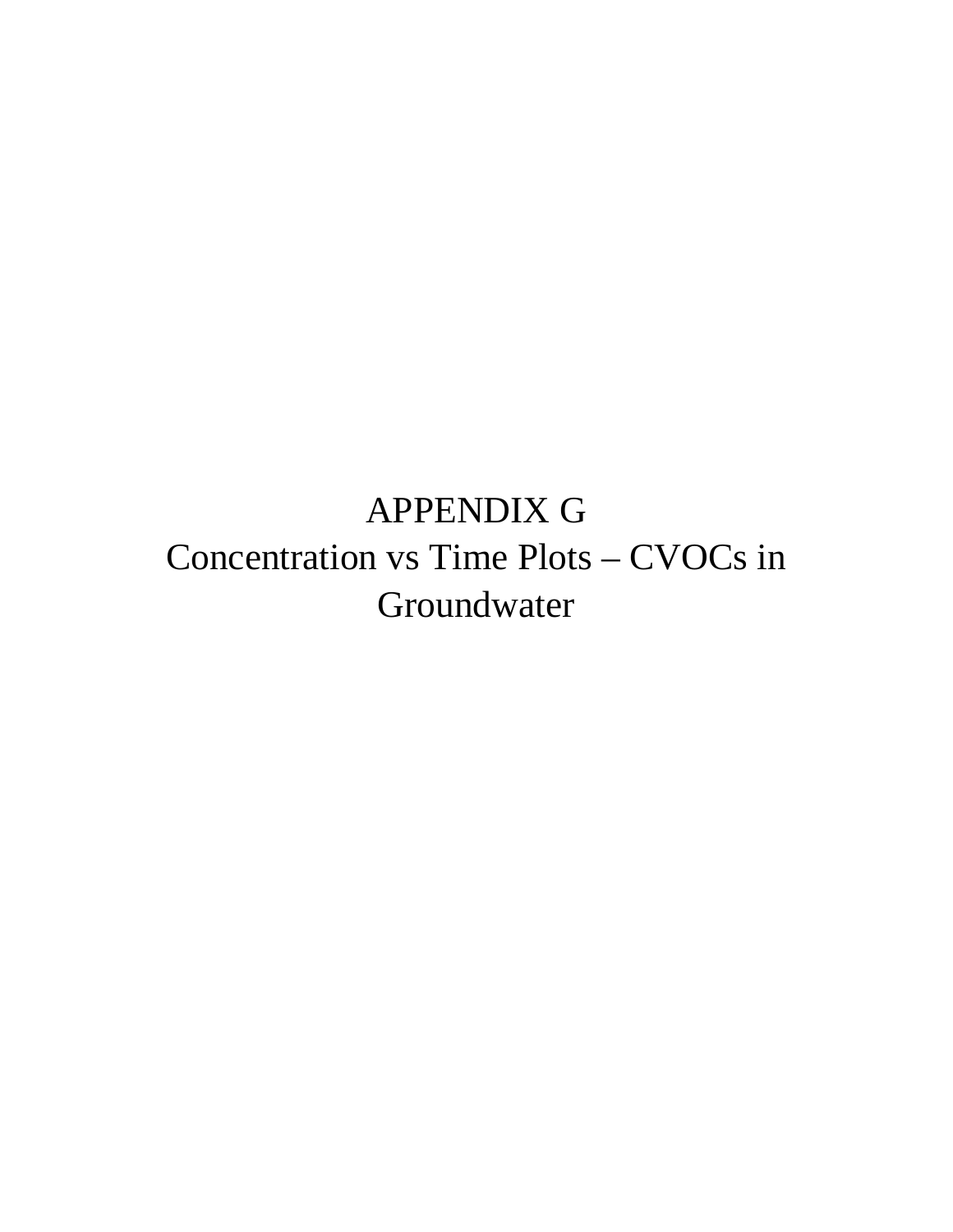

## **Notes:**  Closed circles show detected concentrations. Open circles show non-detects (NDs) plotted at the laboratory analytical reporting limit (RL). When duplicate samples were collected during a monitoring event, the higher detected value is plotted.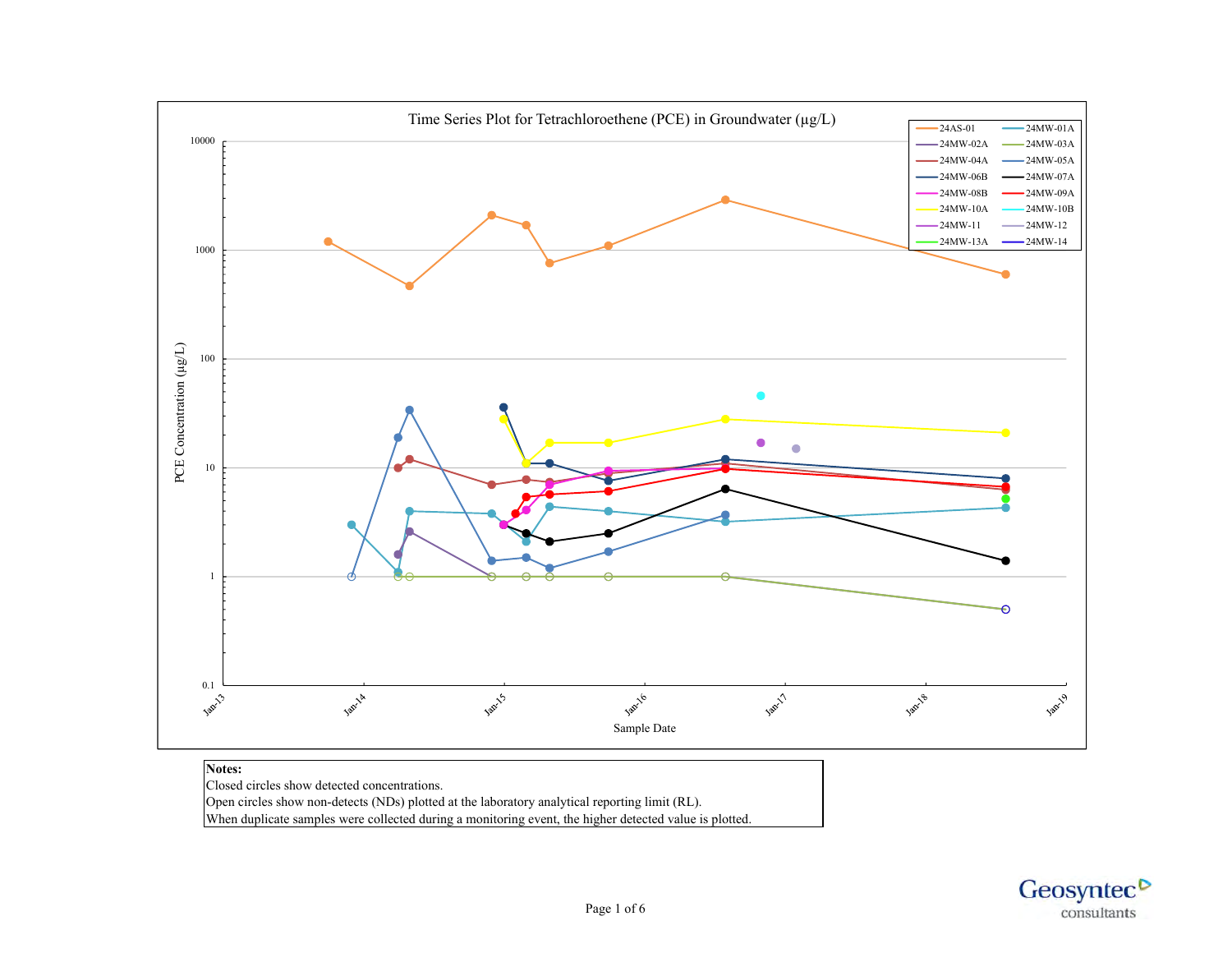

## **Notes:**

Closed circles show detected concentrations.

Open circles show non-detects (NDs) plotted at the laboratory analytical reporting limit (RL). When duplicate samples were collected during a monitoring event, the higher detected value is plotted.

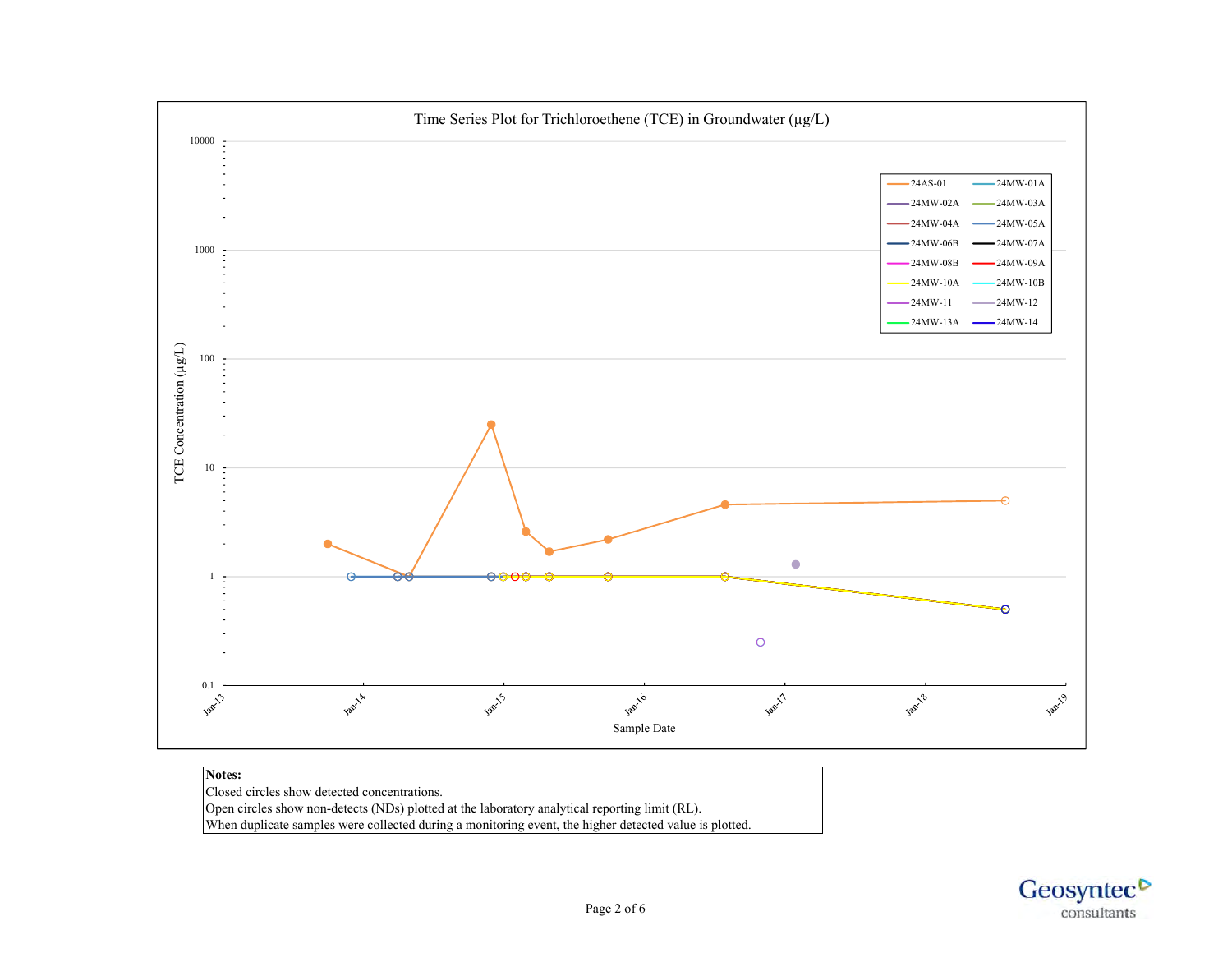

Closed circles show detected concentrations. Open circles show non-detects (NDs) plotted at the laboratory analytical reporting limit (RL).

When duplicate samples were collected during a monitoring event, the higher detected value is plotted.

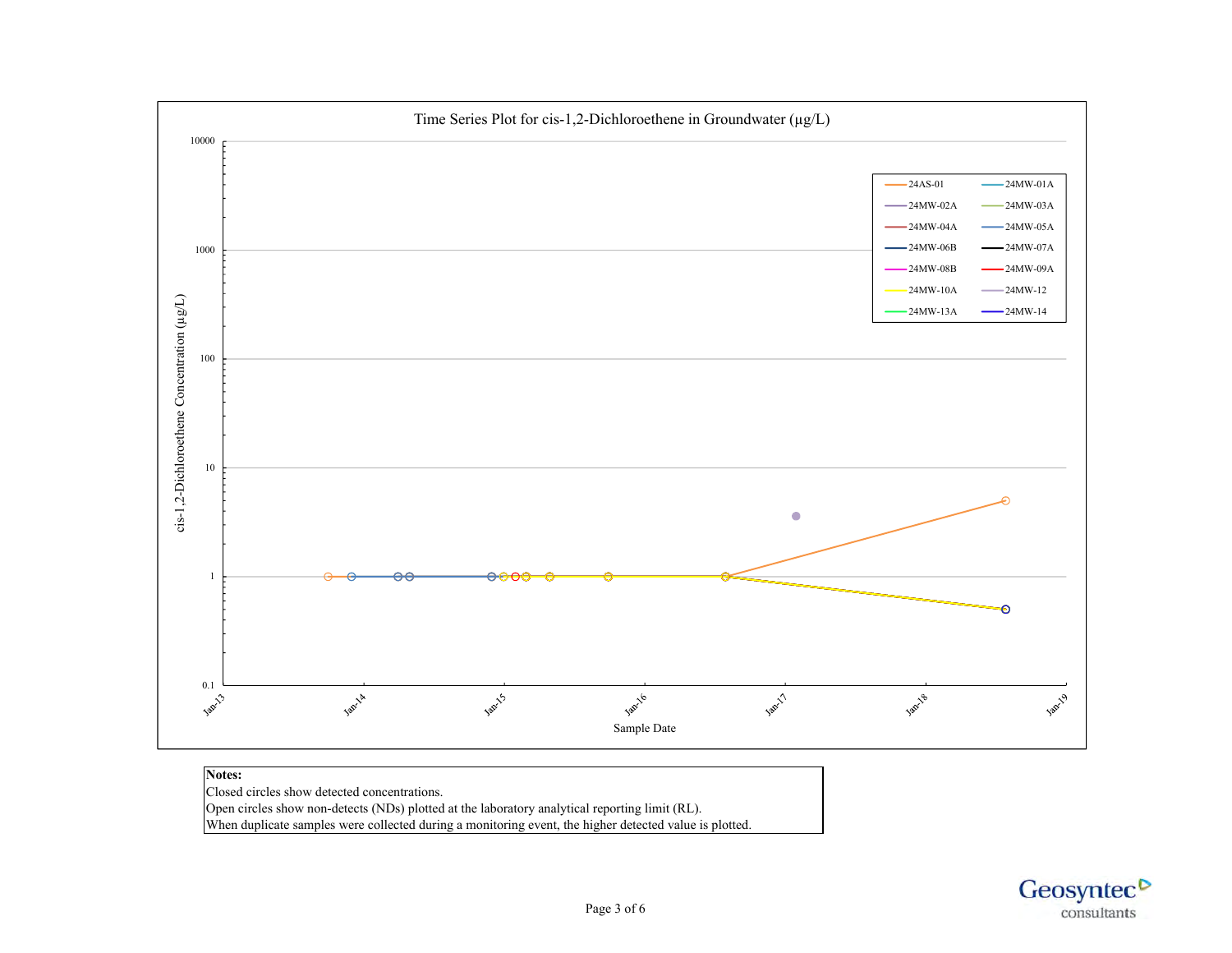

## Closed circles show detected concentrations. Open circles show non-detects (NDs) plotted at the laboratory analytical reporting limit (RL). When duplicate samples were collected during a monitoring event, the higher detected value is plotted.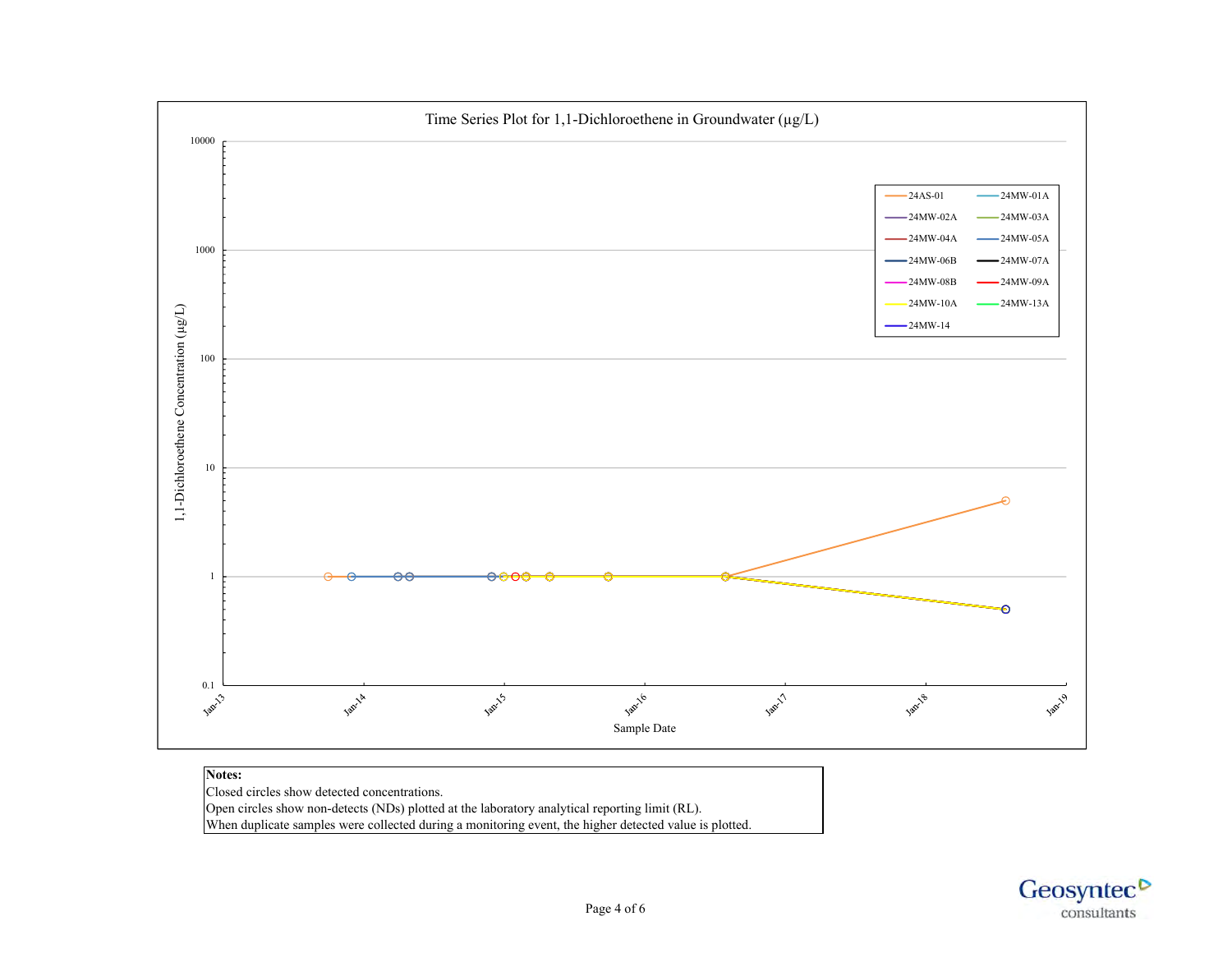

## **Notes:**  Closed circles show detected concentrations. Open circles show non-detects (NDs) plotted at the laboratory analytical reporting limit (RL).

When duplicate samples were collected during a monitoring event, the higher detected value is plotted.